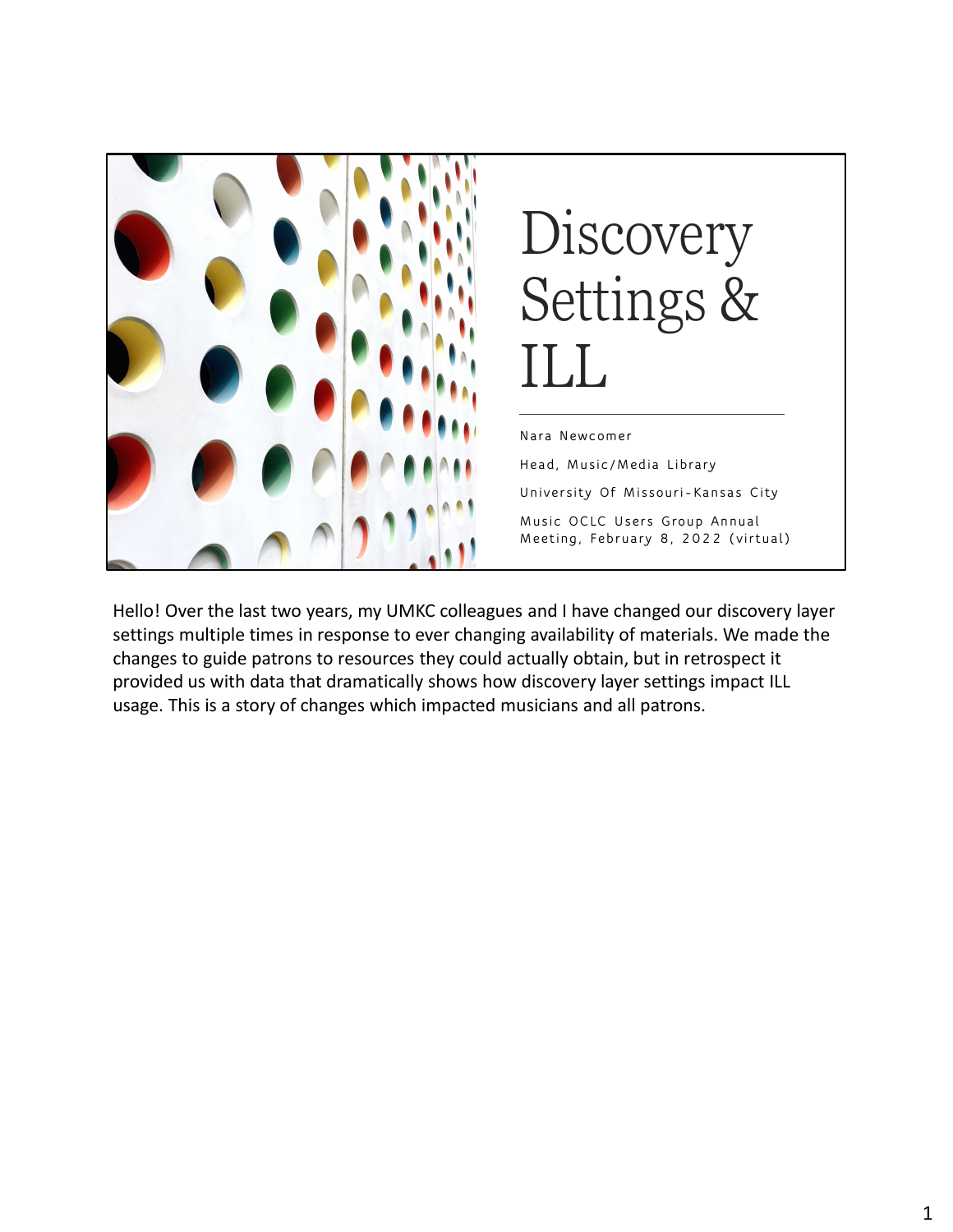## Thank you!!

Jen Salvo, Head of Resource Sharing, UMKC

Buddy Pennington, Head of Systems and Technology, UMKC

I must begin by acknowledging my UMKC colleagues, especially Jen & Buddy.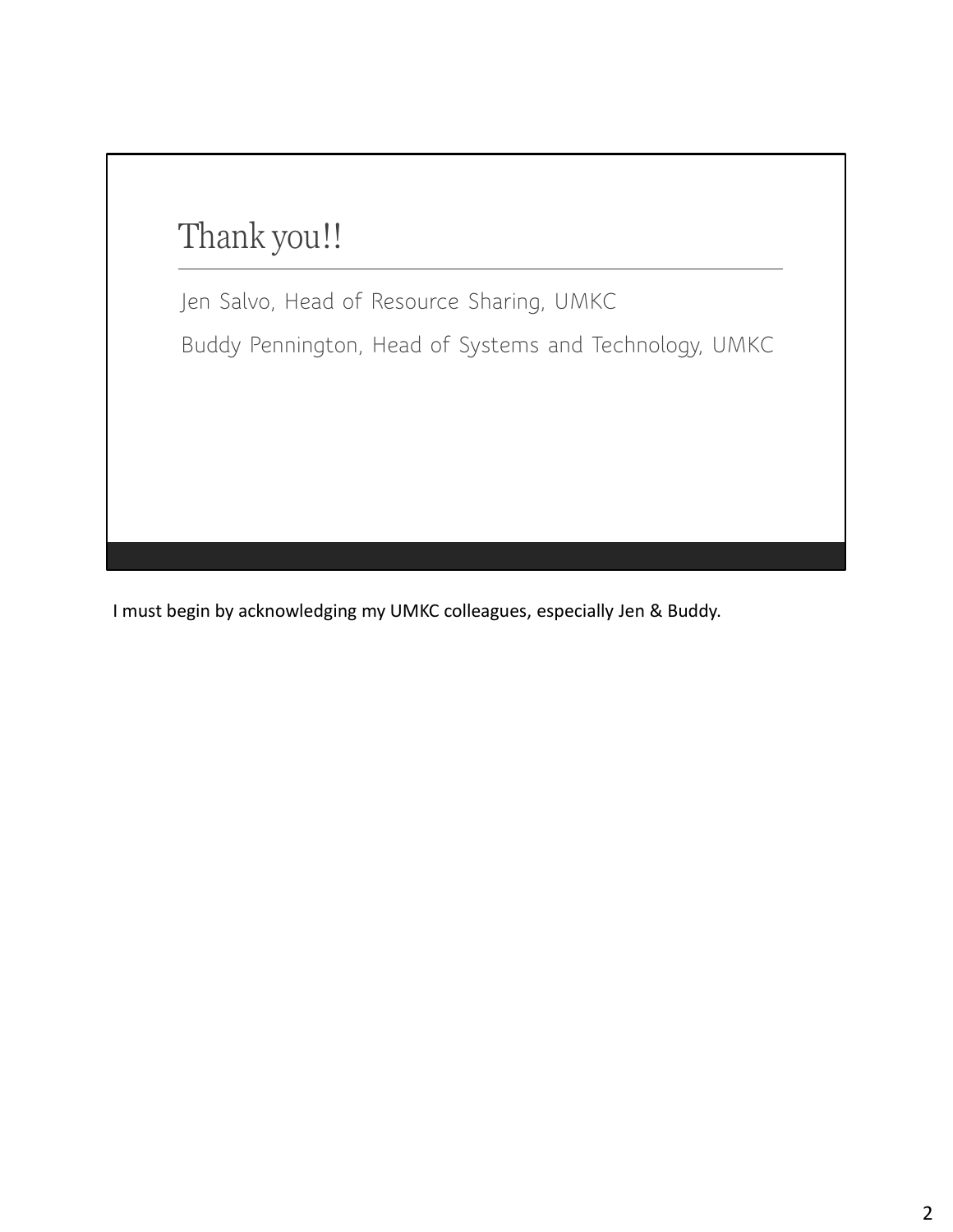

Some basic facts on our student body, performing arts programs, and library services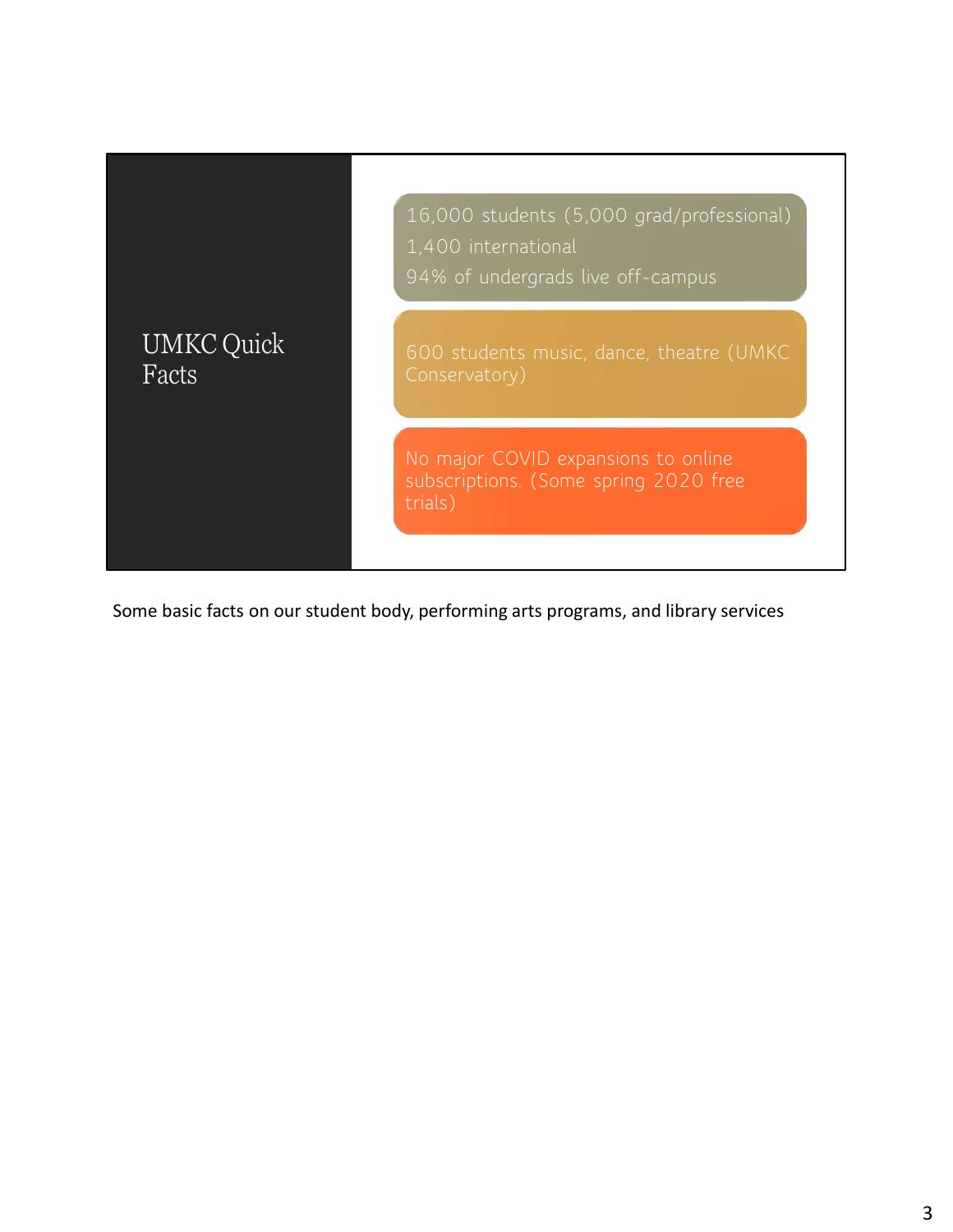

Because everyone's experience varied through COVID, I've provided here a basic timeline of our experiences at UMKC. ILL never stopped for email-delivered items. After the initial shutdown period, we "repopulated" and had significant in-person learning and working through the 2020-2021 academic year, even as much activity continued online. For example, music history was taught exclusively online, but for lesson and ensembles, worldwide situation, physical ILL only resumed late in Spring 2021. The changing availability of various materials led us to make repeated changes to the default search options in our discovery layer.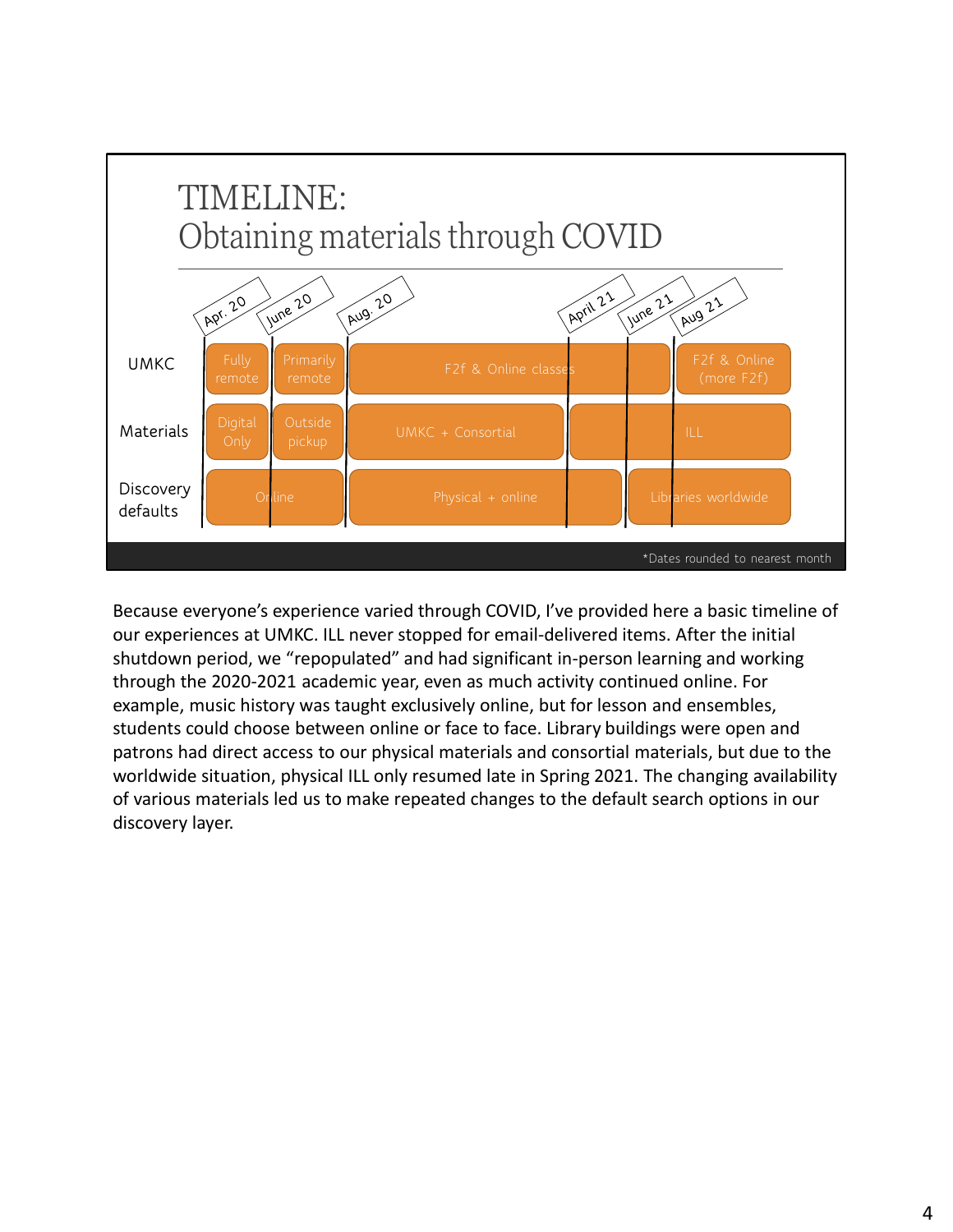## Correlations: discovery layer defaults and ILL request volume

In retrospect, we can see a strong correlation between the discovery layer settings and ILL request volume.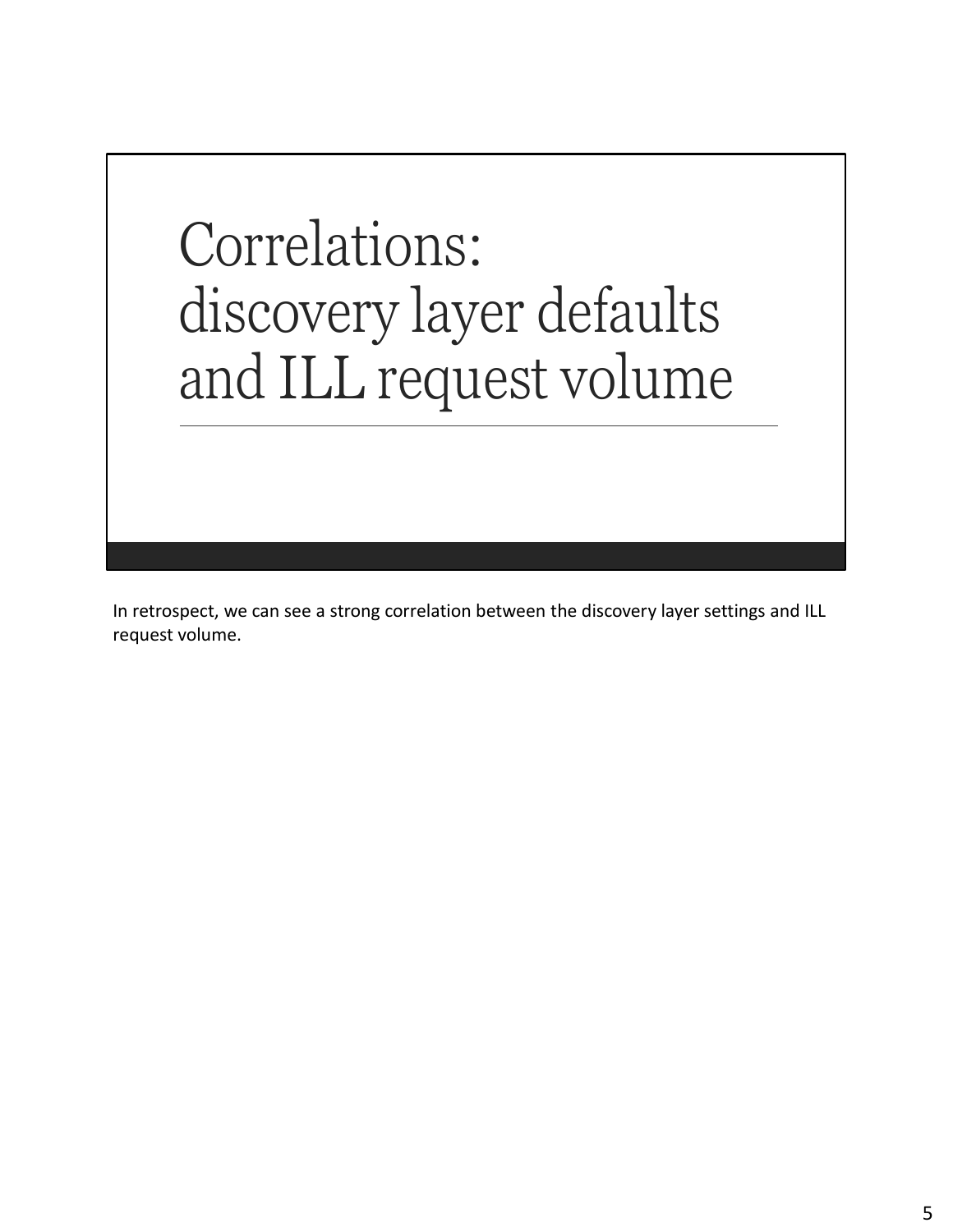

discovery layer, and second, all ILL requests submitted by our users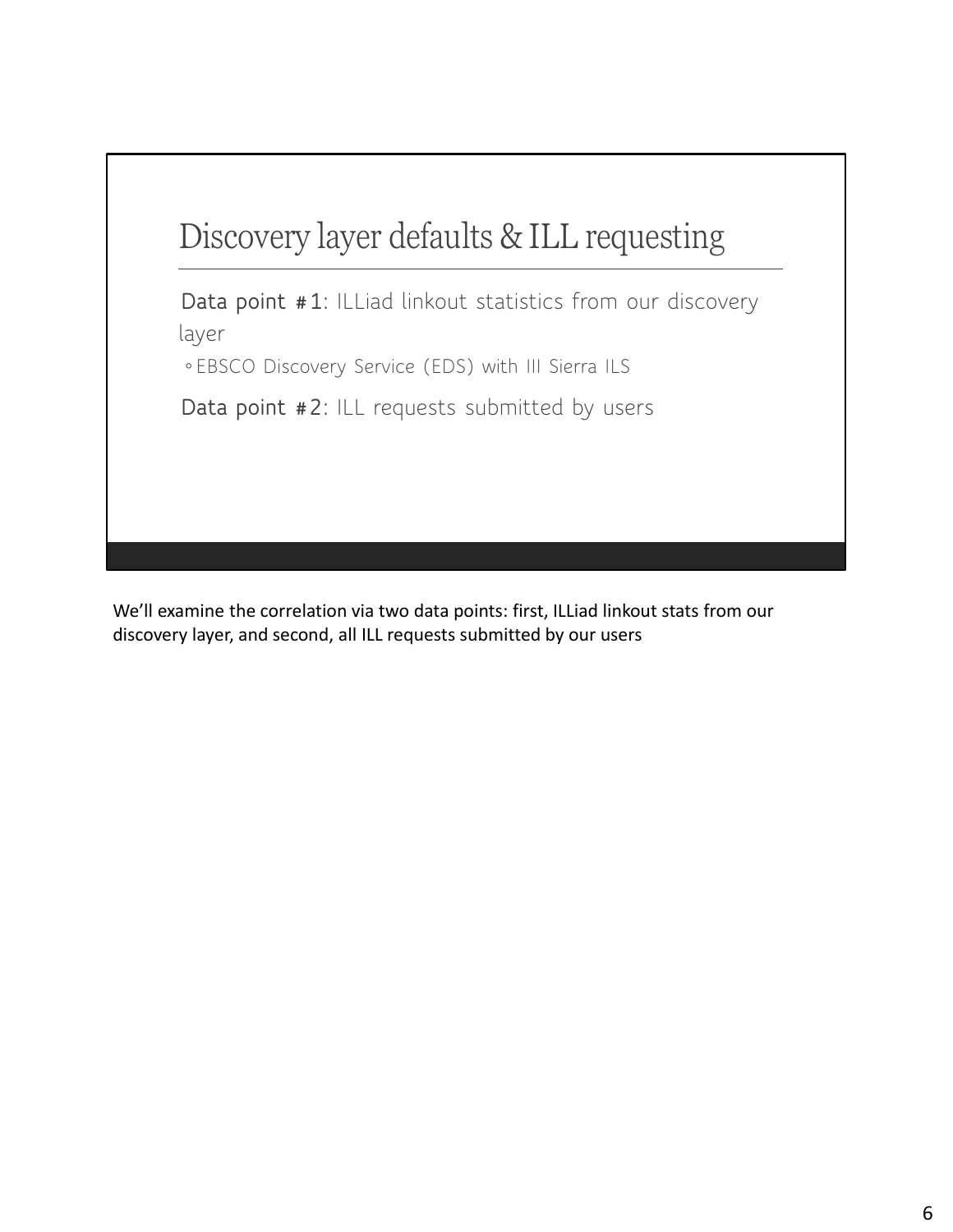

Service (EDS) as our main discovery layer, as shown here on the library homepage. EDS overlays our III Sierra ILS.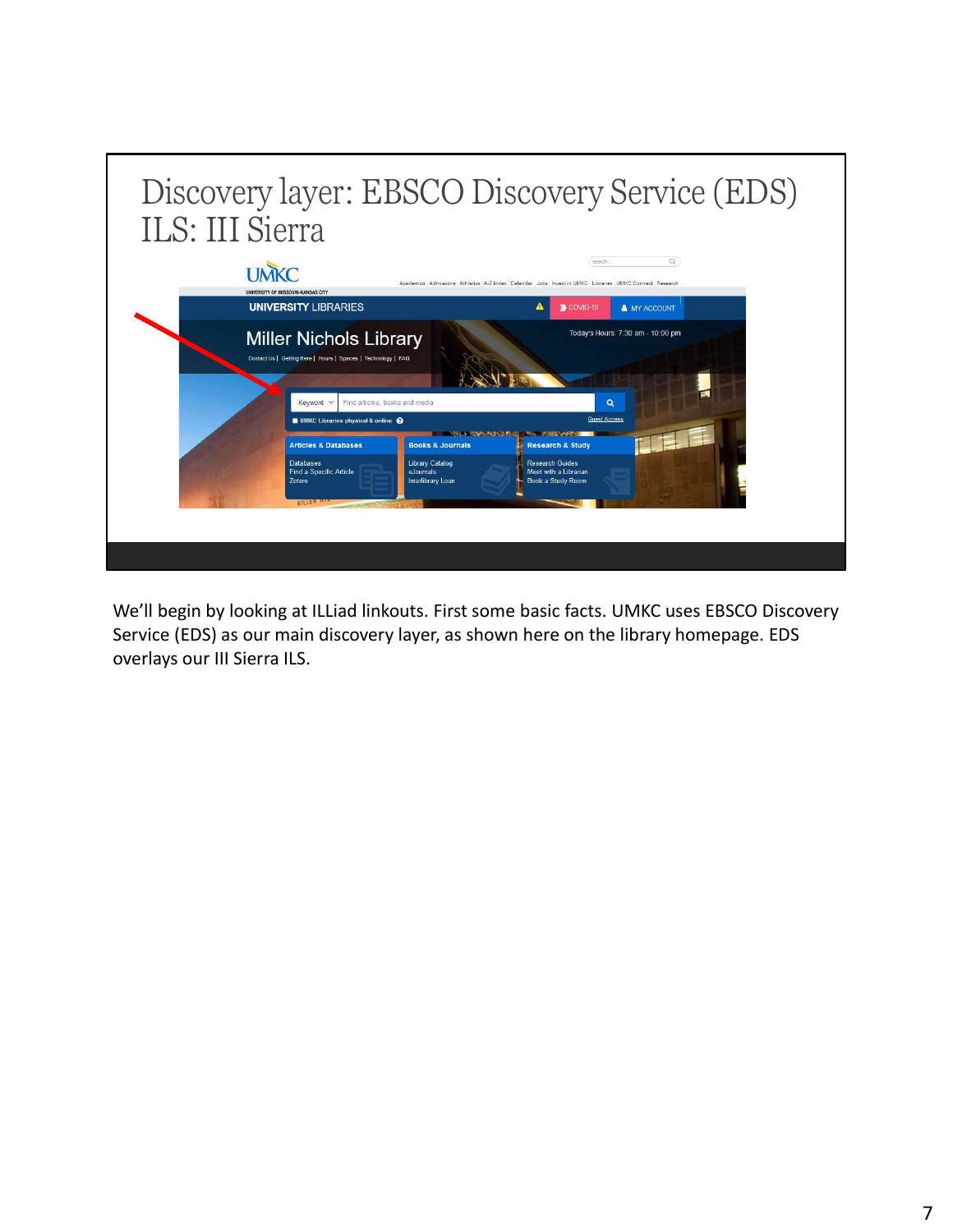

Here are sample EDS search results. The patron is presented with various options for fulfillment, depending on the options available. For example, the first result is available as a physical score at the library, so it displays the physical location, call number, and status. The second is available from Naxos Music Library and displays a link that will take the patron Interlibrary Loan."

[next slide]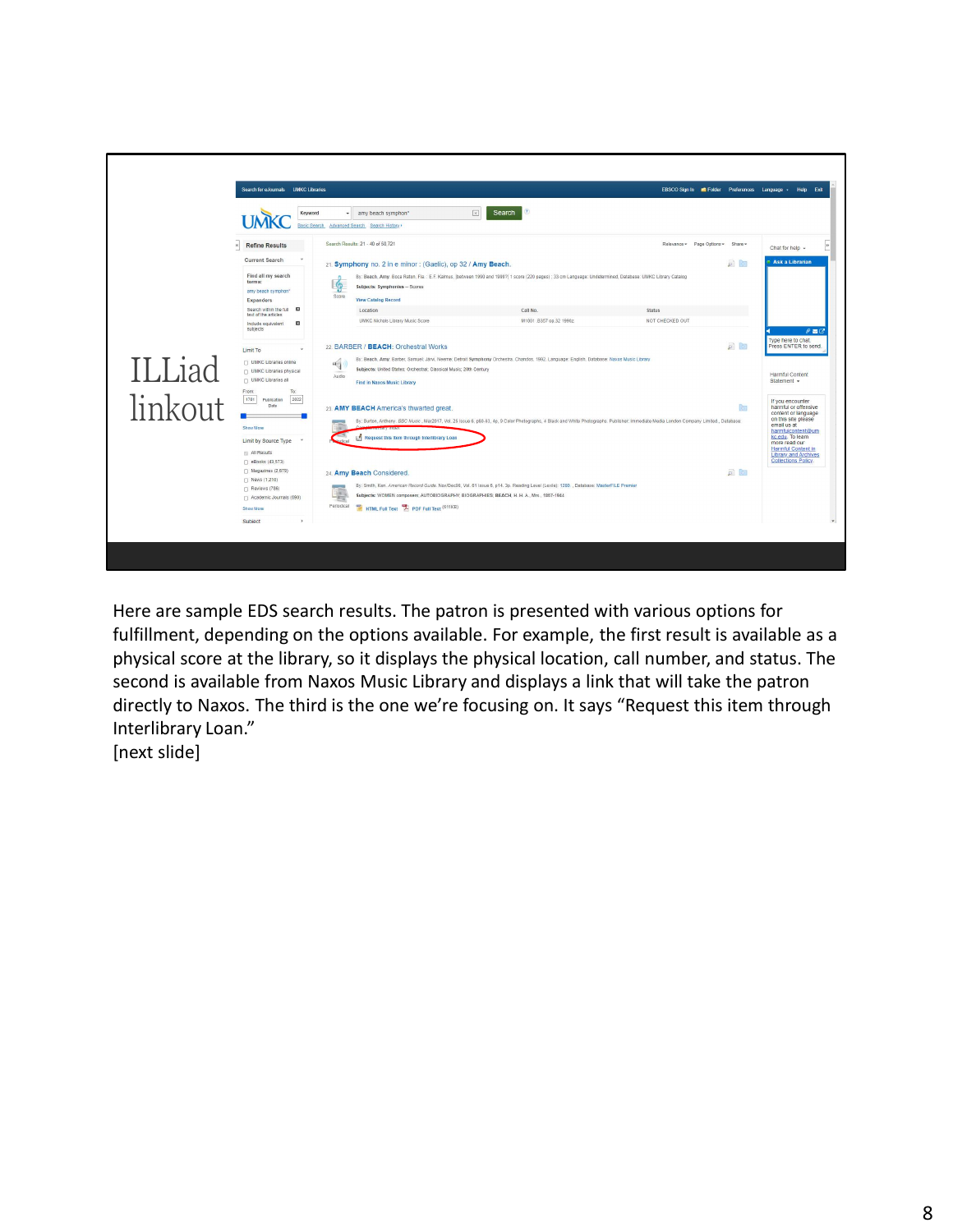

a request. Each time a user clicks "Request this item through Interlibrary Loan," this will be the ILL request.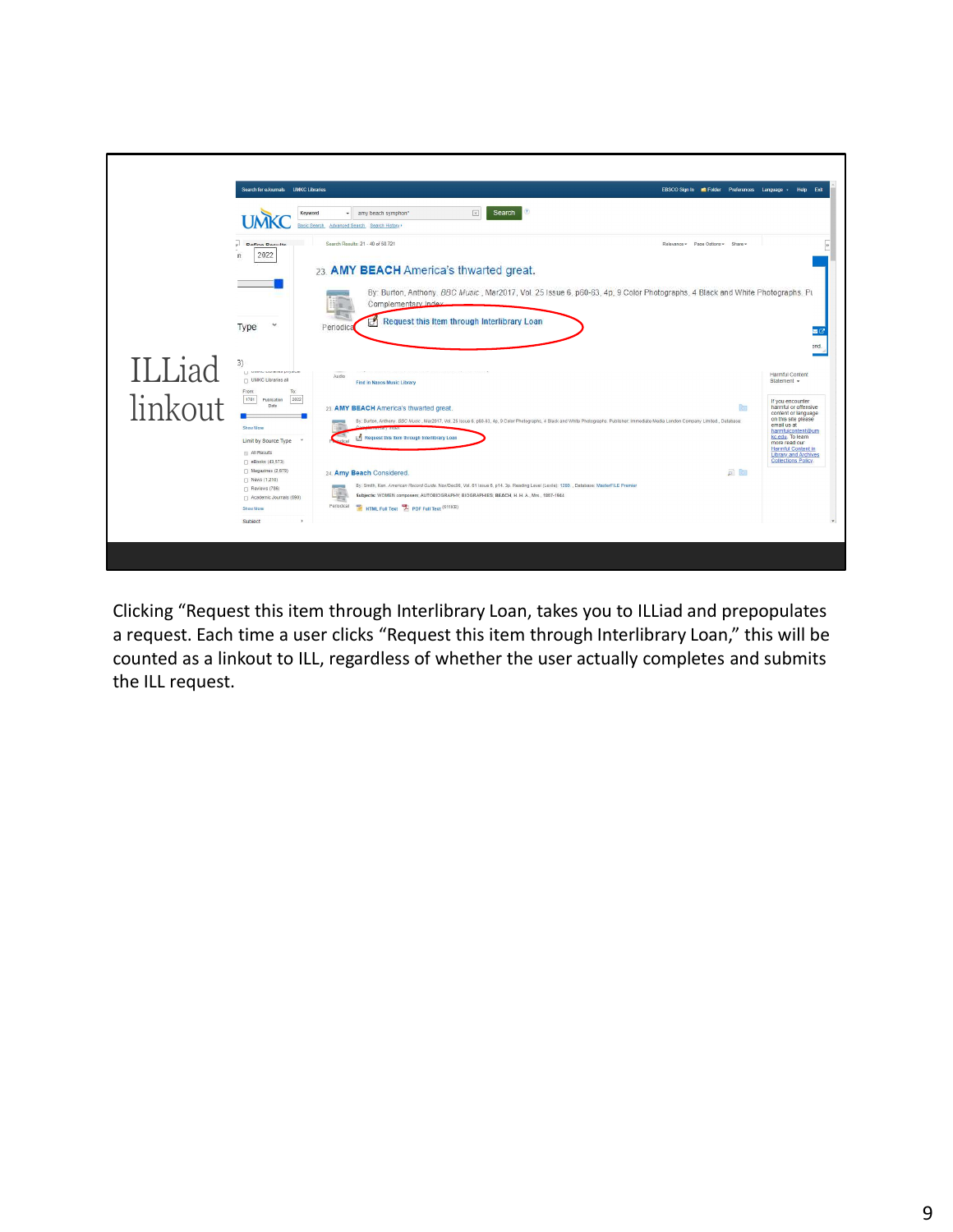

Throughout COVID, we changed the default search several times based on availability of materials, both physical and online, and at UMKC and beyond. Expanding or contracting your search was always available to patrons in an easily visible area of search screens, but of course many patrons simply use the default.

On the chart here, the first row establishes a pre-COVID baseline. From September through March 2020, the search defaulted to include all materials (physical, online, UMKC and

The initial COVID period of April 2020-August 2020 is not included in this chart; our physical facilities were closed during most of this time, and physical materials were unavailable or limited to outside pickup.

Now to the second line. UMKC resumed in-person operations for Fall 2020, though much online learning continued. Physical materials were only available from UMKC or our state size the motion of the protoconsortion of the protoconsortion of the protoconsortion of the search effective state in the protoconstrained to the protoconstrained to the motion of the motion of the motion of the motion of derialt was limited to UMKC online heldings.<br>Throughout COVID, we changed the default search several times based on availability of<br>materials, both physical and online, and at UMKC and beyond. Expanding or orotracting<br>your percent.

Now the third line. We resumed limited physical ILL in April 2021, and by July 2021 we felt it was time to change the default search back to include all results beyond UMKC. Major materials, both physical and online, and at UMKC and beyond. Expanding or contracting<br>your search was always available to patrons in an easily visible area of search screens, but<br>of course many patrons simply use the defau your search was always available to patrons in an easily visible area of search screens, but<br>of course many patrons simply use the default.<br>On the chart here, the first row establishes a pre-COVID baseline. From September fall 2021.

I do want to highlight one limitation of this data: these statistics do not account for ILL requests which came from our discovery layer after being initially directed to our link resolver.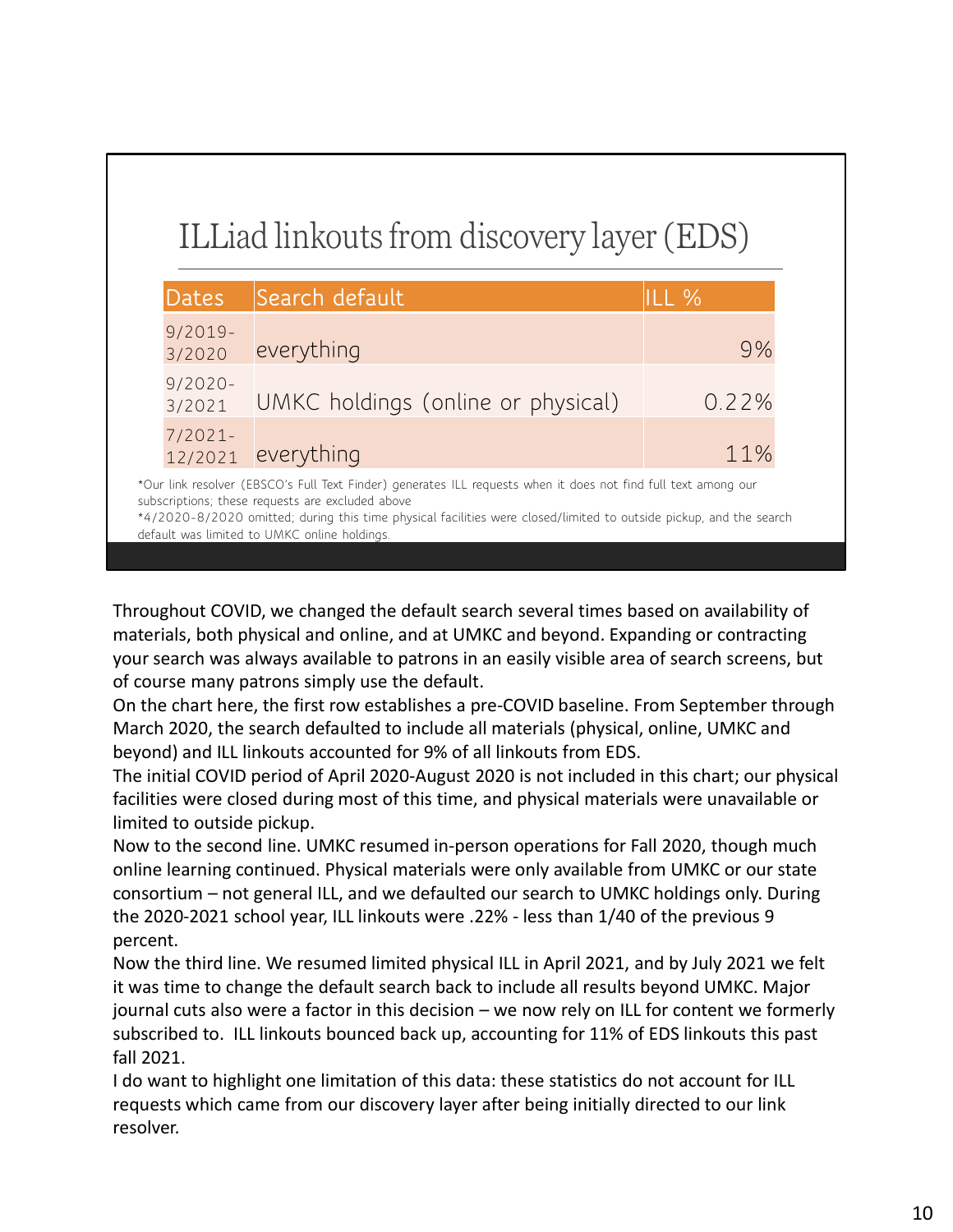

We also track the total number of ILL requests submitted by UMKC users. It tells a similar story.

This chart shows all ILL requests submitted by UMKC users. The different colored lines are different years. Our ILL requests always fluctuate over the calendar year with the academic cycle. Look at 2018 in blue and 2019 in orange as baseline examples. Requests are highest in April, but then drop off in May when our spring semester ends.

Now look at 2020 in gray. During January and February, it was trending just under 2019, shown in orange. But by April and May, it had plummeted and remained low for the rest of the calendar year.

2021 in yellow picks up in roughly the same place as the gray 2020 left off in December. It stays and the total number of ILL requests submitted by UMKC users. It tells a similar<br>story.<br>This chart shows all ILL requests submitted by UMKC users. The different colored lines are<br>different years. Our ILL requests alw We resumed limited physical ILL in April 2021. In June 2021, we changed the search default to include materials beyond UMKC. From June 2021 forward, the yellow 2021 line closely tracks the orange 2019 line. This chart shows all ILL requests submitted by UMKC users. The different colored lines are different years. Our ILL requests always fluctuate over the calendar year with the academic cycle. Look at 2018 in blue and 2019 in

these two data points demonstrates that correlation.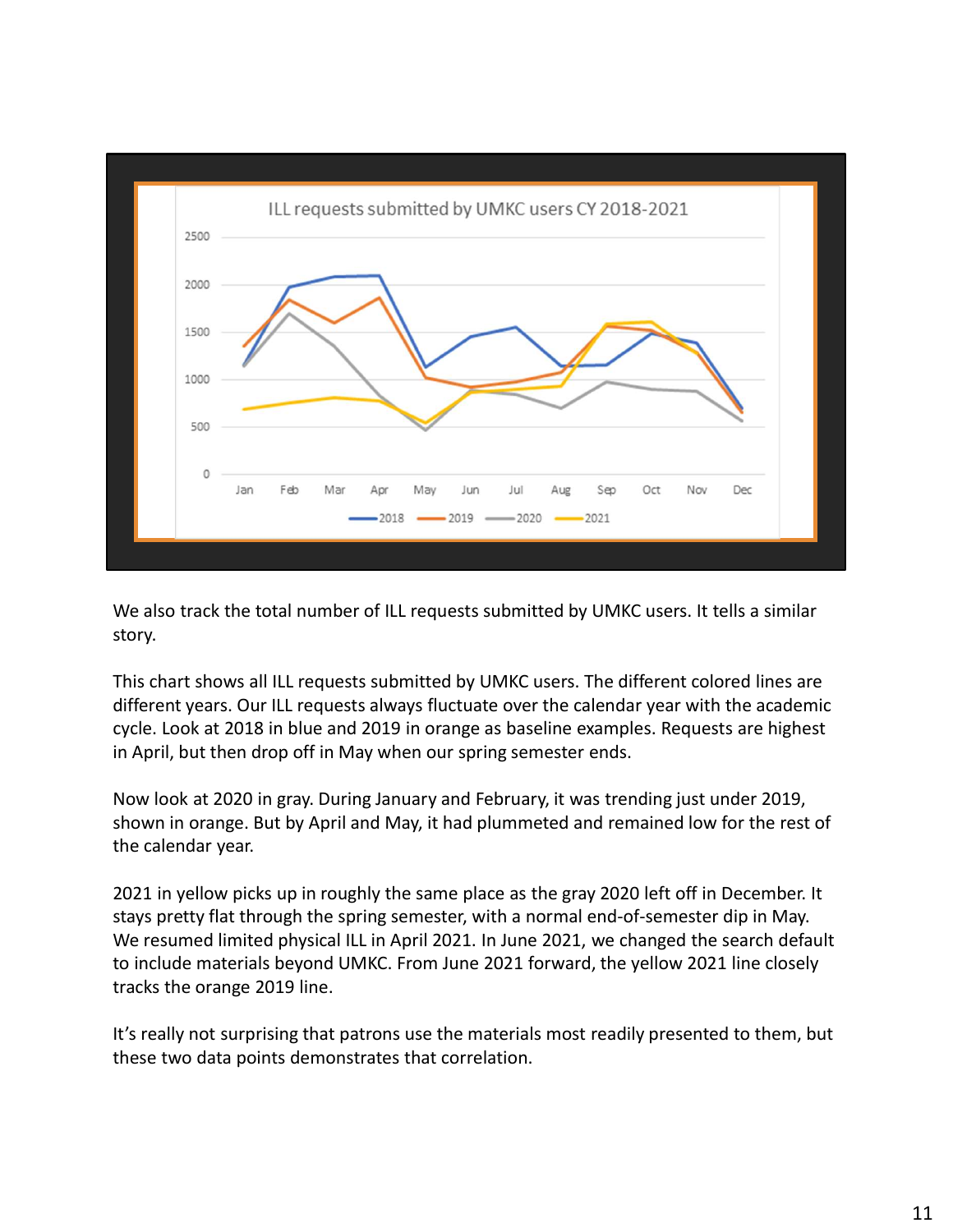## Search settings weren't the only factor Search settings weren't the only factor<br>Journal cancellations - directed researchers to ILL instead<br>UMKC held in-person classes beginning FA20, but continues to offer more online coursework<br>than pre-pandemic<br>Faculty have a UMKC held in-person classes beginning FA20, but continues to offer more online coursework than pre-pandemic Faculty have adjusted some research expectations based on actual and perceived availability.

As noted, we didn't make these changes to run an experiment. In fact, such an experiment probably wouldn't be ethical! Therefore, there were other factors that likely influenced ILL usage.

UMKC cancelled many electronic journal subscriptions during this time, including high-cost content in the sciences. (Elsevier ScienceDirect package). This would be expected to exert an upward pressure on ILL as we referred those needs to ILL.

Increased online coursework means students used our physical spaces less. We anecdotally heard that faculty adjusted expectations for research, which will affect their teaching and student behavior on an ongoing basis.